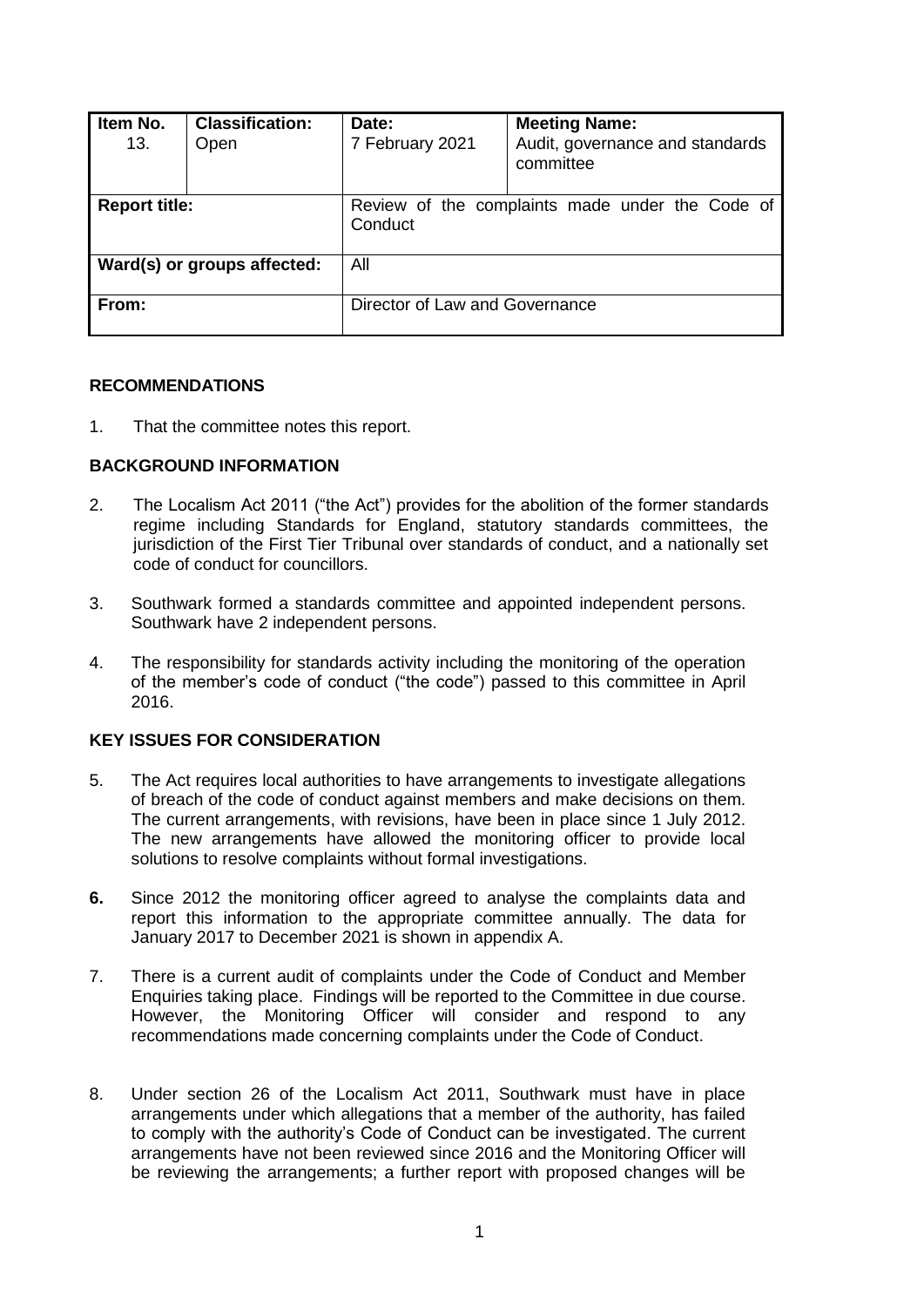brought to Committee later this year.

# **Conclusions**

- 9. The numbers of complaints remain at a low level; the monitoring officer has grouped complaints against members from multiple members of the public, including 4 complaints group into one of the complaints in 2020 so the actual number of complaints may be higher.
- 10. It should also be noted the monitoring officer received a number of other grievances which were not considered to be complaints against the code.
- 11. There are no clear causes for complaints, although many arise from members of the public being unable to resolve issues with the council or disagreement with council decisions or policies. Once again the use of social media led to a number of complaints.
- 12. The intervention of the Whips to resolve complaints involving members remains a positive factor in producing local solutions or avoiding formal solutions.
- 13. The cost of these complaints is difficult to quantify because officer and member time in assisting with the complaint is not all recorded.

# **Complaints which required Investigation**

14. One complaints required external investigation in this period; a report was made to the sub-committee in January.

# **Report back on Local Resolution**

- 15. In appropriate cases, the Monitoring Officer may seek to resolve the complaint informally, without the need for formal investigation. Such informal resolution may involve the member accepting their conduct was unacceptable and offering an apology, or other remedial action by the authority. The Monitoring Officer will in this case send out a decision notice to the person making the allegation, the member who is the subject of the allegation and any other persons the Monitoring Officer considers appropriate.
- 16. There was one such resolution in 2021.
- 17. In the 2021 case the deputy monitoring officer considered local resolution was possible. He consulted with the independent person and the subject member. The subject member had already updated their register of interests.

#### **Community impact statement**

- 18. The ability for members of the public to make complaints about councillors' failure to comply with a code of conduct may be of concern to local people and communities, which could result in a perception of poor governance. This could affect the reputation of the council.
- 19. However, the council maintains an open and transparent process for making complaints against members, information is assessable on the council's website.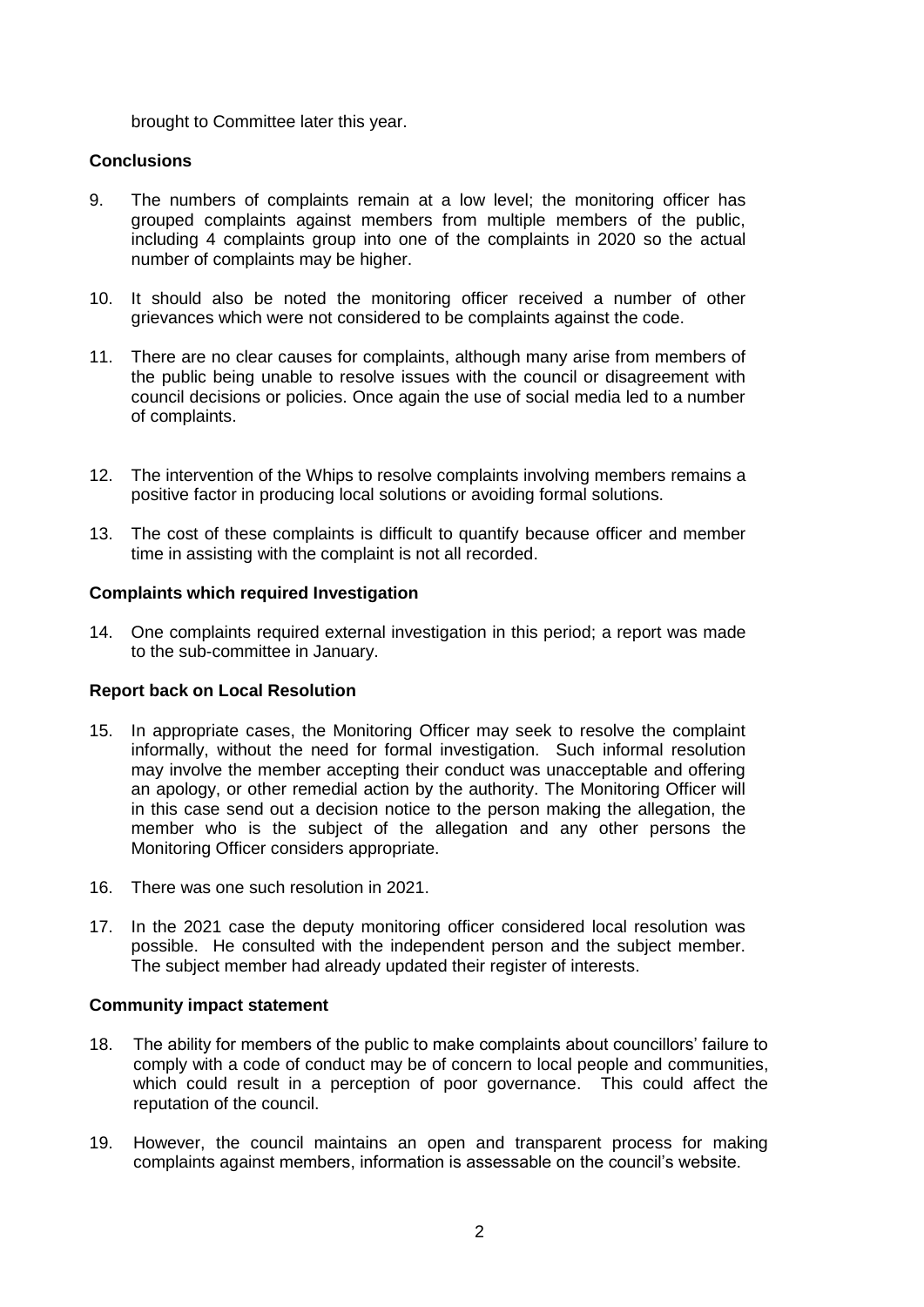#### **Health Impact Statement**

20. There are no specific identified health impacts resulting from any of the proposals or recommendations, so a health impact statement is not necessary for this report.

#### **Climate change implications**

- 21. Following the council assembly meeting on the 14 July 2021, the council has now committed to considering the climate change implications of any decisions made.
- 22. There are no substantive negative effects anticipated as a result of the recommendations and proposals.

#### **Resource implications**

23. Any implications can be contained within current budgets.

#### **Legal implications**

24. The specific legal implications relating to this report have been included in the report.

# **BACKGROUND DOCUMENTS**

| <b>Background Papers</b> | <b>Held At</b>                                                              | <b>Contact</b>                              |  |
|--------------------------|-----------------------------------------------------------------------------|---------------------------------------------|--|
| The Constitution.        | http://www.southwark.gov.uk/YourCou<br>ncil/HowTheCouncilWorks/councilconst | Constitutional team;<br>constitutional.team |  |
|                          | itution.html                                                                | @southwark.gov.uk                           |  |
|                          | 2nd floor,                                                                  |                                             |  |
|                          | PO Box 64529,                                                               |                                             |  |
|                          | London, SE1P 5LX                                                            |                                             |  |

# **APPENDICES**

| No. | <b>Title</b>         |
|-----|----------------------|
| IΑ  | Complaints Breakdown |